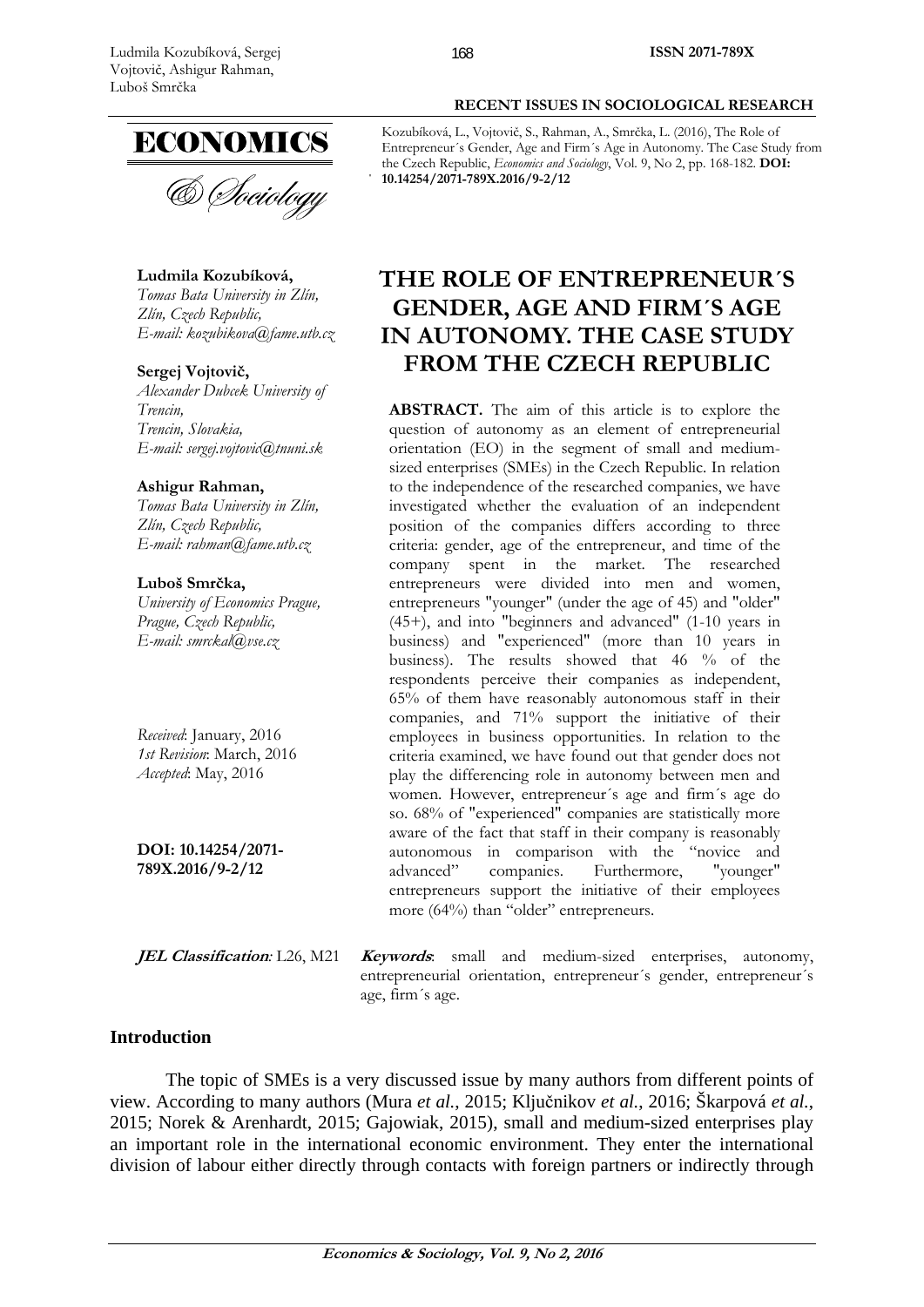importing and exporting companies as subcontractors. With an increasing liberalization of international trade, their activity continues to grow (Dúbravská *et al.*, 2015).

The topic often discussed has currently been the entrepreneurial orientation of SMEs and their attitude to corporate performance as well as exploring different factors that determine the actual entrepreneurial orientation, including those that may hinder the development of EO. Among these problematic areas, a limited access to external sources of financing is often pointed out. SMEs especially perceive the lack of financial sources in the countries with the less developed financial system or the countries with the unstable currency, that substantially limits their entrepreneurial opportunities (Ključnikov & Junger, 2014a; Ključnikov & Junger, 2014b; Spoz, 2014; Meluzín & Zinecker, 2016). Restricted access to external financial sources may also limit such elements of the EO as independence, proactivity and innovativeness of SMEs.

EO has emerged as a major concept within both strategic management and entrepreneurship literatures. The autonomy as an element of EO provides owners, managers and other employees with freedom and flexibility to develop and implement new ideas and entrepreneurial initiatives. Moreover, it can motivate them to participate more actively in future development of the company.

The autonomy in EO context is clearly a vital aspect of entrepreneurial value creation and essential for the notion of strategic entrepreneurship. The autonomy may not be an issue among independently owned and managed firms because such founders are already acting autonomously (Lumpkin *et al.*, 2009).

The aim of this article is to examine the question of autonomy as an element of EO in the segment of SMEs in the Czech Republic in relation to the entrepreneur´s age, gender and time of the firm in business.

This article has the following structure. In the theoretical part, the important attributes of business environment in the SMEs segment and the autonomy of employees are presented as a construct of EO. In addition, the role of gender, age and time of entrepreneurship in business are introduced here. In the next section, objectives, methodology and resources of information used in our research are presented. Finally, the most important recommendations for theoretical area and economic practice are stated.

# **1. Theoretical background**

As for vast majority of SMEs as being important for Czech as well as EU economy, and their evident influence on economic performance, it is understandable that they are of interest to many studies of different authors (Ivanova & Koisova, 2014). A tendency towards independent and autonomous actions is a key component of EO according to Lumpkin and Dess (1996). Miller (1983) found out that majority of entrepreneurial firms had the most autonomous leaders. As for the character of SMEs, personality of the entrepreneur plays an important role in influencing autonomy and other elements of EO. Based on existing records of differences in EO depending on the gender and age (Goktan & Gupta, 2015; Langowitz & Minniti, 2007; Mueller & Conway Data-on, 2008), it can be assumed that men and women, younger and older entrepreneurs will have a different approach to autonomy.

However, the influence of entrepreneurial activity on economic development is not solely a question of size of the entrepreneurs' company or the schemes. It is strongly dependent on individuals and particularly on their decision about establishing a new entrepreneurial unit (Smékalová *et al.*, 2014). One of the most important preconditions for their success followed by a positive impact on the performance characteristics of the economy as a whole is a friendly environment and perception of their business activities accompanying most stages of the company´s existence – its foundation, growth and stabilization, and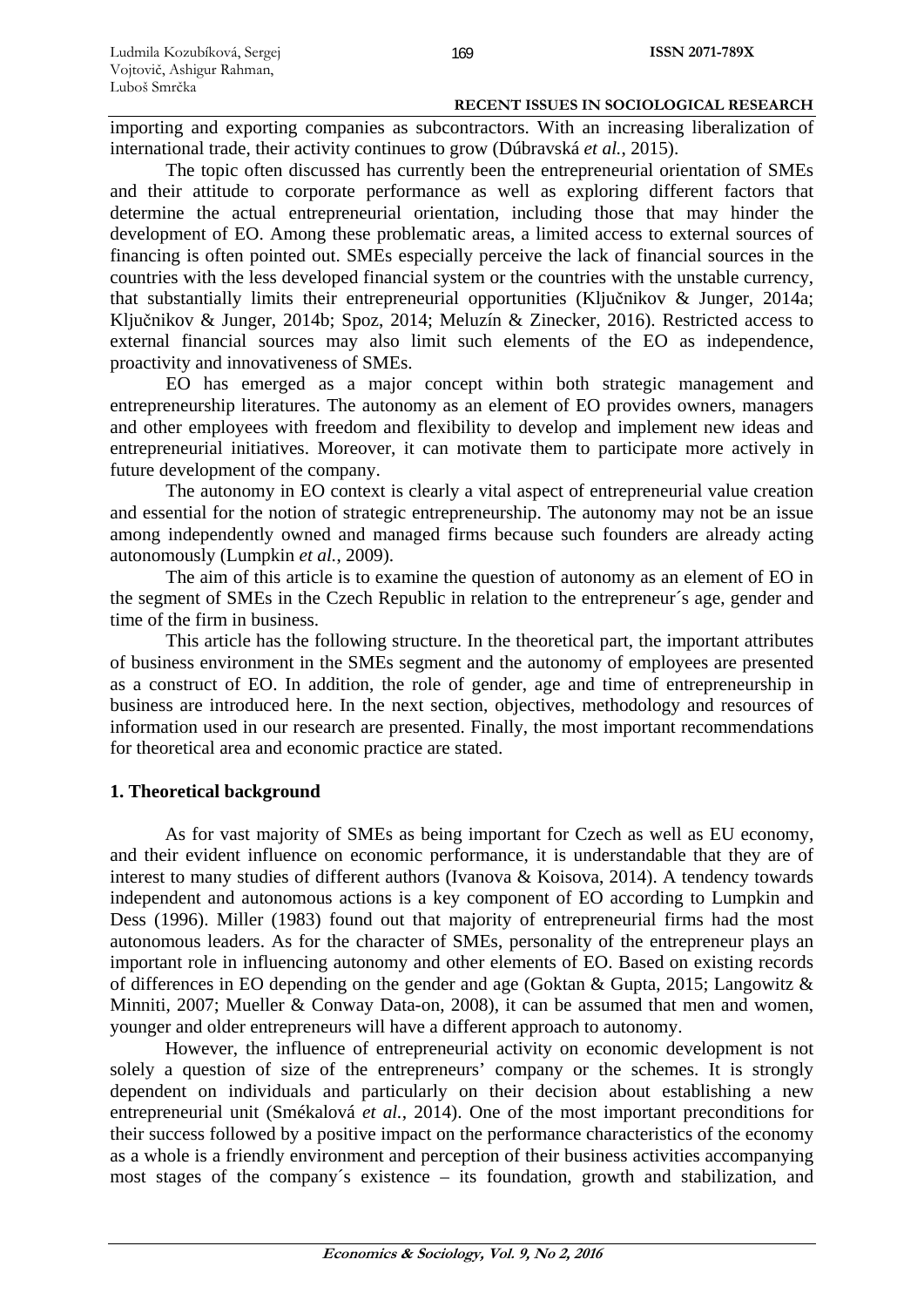eventually remediation. The state plays an indispensable role in this respect. Belás *et al.* (2015) state that a positive perception of the business situation by society might mean a greater interest in starting a business which can further lead to a higher rate of GDP and higher employment rates. In general, it is the prevailing opinion that countries with better conditions for doing business also achieve a higher standard of living.

The SMEs segment has its own characteristics and disadvantages which are transformed into business risk. This risk can be divided into market risk (lack of market space for the realization of own production), financial risk (poor access to finance businesses), operational (risk of failure to deal with the processes in production of goods and services) and other risks (Belás *et al.*, 2014, 2015).

EO is usually understood as a five-dimensional construct consisting of *innovativeness, risk-taking, proactivity, autonomy and competitive aggressiveness.* The definition of EO most widely used is based on work of Miller (1983), further developed by Covin and Slevin (1989) and many others, and augmented by Lumpkin and Dess (1996) (Schillo, 2011).

Lumpkin and Dess (1996) have contributed significantly to the extension of knowledge regarding EO, and they have enriched the original three-dimensional concept of Miller (1983) with autonomy and competitive aggressiveness (Krajnakova *et al.*, 2015). Miller (1983) suggests that only firms that possess all three dimensions (innovativeness, risktaking, proactiveness) to a similar extent should be considered as entrepreneurial. On the contrary, Lumpkin and Dess (1996) argue that any firm that uses an effective combination of autonomy, innovativeness, risk-taking, proactiveness, and competitive aggressiveness can be considered as entrepreneurial.

EO enables SMEs to survive or even to outperform the competitors. Many authors study relationship between EO and firm performance (Brettel *et al.*, 2015; Zahra & Covin, 1995; Wiklund, 1999; Rauch *et al.*, 2009). For example, according to Rauch *et al.* (2009), "It is reasonable to conclude that EO represents a promising area for building a cumulative body of relevant knowledge about entrepreneurship". The results of Brettel *et al.* (2015) state that corporate entrepreneurship has a positive impact on financial measures of the company performance. This effect on performance, which tends to be modest for the first few years, increases throughout the years suggesting that corporate entrepreneurship may be a generally effective means for improving long-term company financial performance. Moreover, the results of Haviernikova and Srovnalíkova (2014) indicate that corporate entrepreneurship is a particularly effective practice among companies operating in hostile environments (as opposed to benign environments).

Based on surveys of U.S. and U.K. firms, findings of Brouthers, Nakos and Dimitratos (2015) indicate that SMEs have higher international performance when they possess greater EO and when the type of alliance (research or marketing) used is aligned with capabilities of the firm. Then, they found out that participating in alliances strengthens the relation between EO and international performance. These results have important implications for managers and policy makers interested in improving SME international performance.

*Autonomy* is one of the key dimensions of EO. According to Lumpking and Dess (1996), autonomy refers to the independent action of an individual or a team in bringing forth an idea or vision being carried through to its fulfilment. In general, it means the ability and will to be self-directed in the pursuit of opportunities. They suggest that the evidence of autonomy in firms may vary according to size, management style or ownership. Therefore, it can be assumed that promoting the independence for employees, or rather application of democratic as well liberal style of management and leadership, can be an incentive for entrepreneurial behaviour. Consequently, this could also lead to increasing company performance.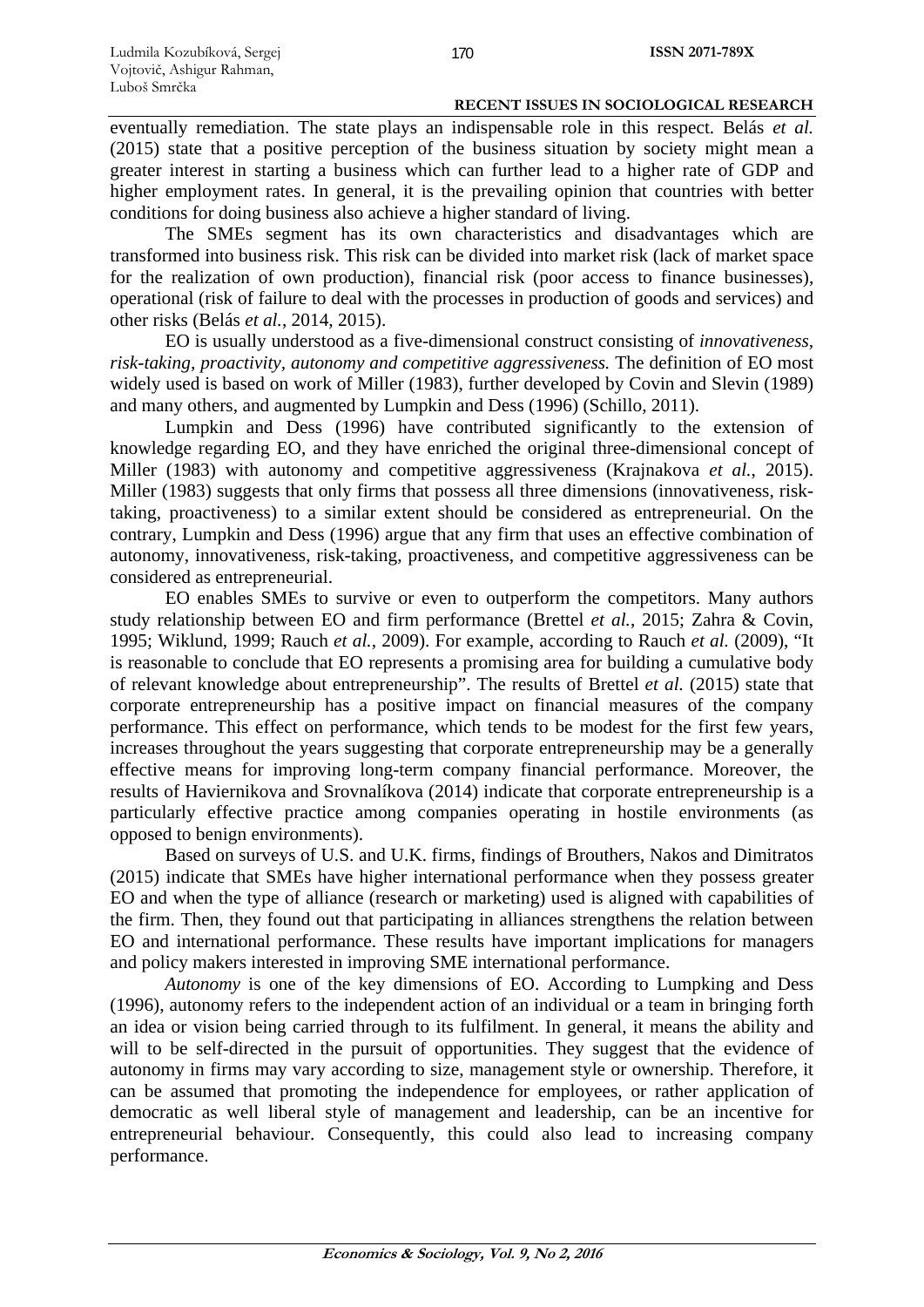According to study of 72 subsidiaries of micro, small and medium-sized Italian companies by Pisoni *et al.* (2013), a subsidiary autonomy reflects local country characteristics, but not the economic development. Their findings also show that those subsidiaries looking for penetrating local markets are generally more autonomous than the ones pursuing cost-cutting strategies.

It is clear that business characteristics play a significant role in determining the rate of growth of firms, especially in SMEs. The industry sector, age and size are three of the most common business characteristics to be linked with a small business growth. A business size at start-up is an important variable included in a number of empirical studies (Cowling *et al.*, 2015). According to Clear and Dickson (2005), there are some task elements that must be taken into account when considering the autonomy: the method of working, pace of work, procedures, scheduling, work criteria, work goals, workplace, work evaluation, working hours, kind of work and amount of work. The authors state that differing levels of employees<sup>'</sup> autonomy are reflected in the level of trust of employers. They consider telework as a way to increase autonomy.

Taking into account the *firm´s age*, the literature concentrating on small businesses' survival suggests that "younger" businesses are more likely to be concerned about survival than growth if they do not fail within the first few years of starting up (Cowling, 2006). According to Pervan and Kuvek, 2013, Canton *et al.* (2013), company size and its age can play an important role when obtaining external financial resources.

*Gender* plays an important role in explaining differences between men and women entrepreneurial intentions. For example, Gupta *et al.* (2009) state that women have more social qualities (expressiveness, connectedness, relatedness, kindness, supportiveness, timidness) whereas men are connected more with managerial qualities (independence, aggressiveness, autonomy, instrumentality, courage). Their results show that there are not just the biological differences between men and women, but both gender (masculinity or femininity) and business are influenced by social environment, which influences intentions to become an entrepreneur. According to Dokmanovic and Drakulic (2011), women have particularly been affected. An increased number of people working in the unprotected informal economy with an unequal access to resources, including loans to start businesses, new technologies or information, have caused the situation when women are entering the labour market under unfavourable conditions.

There are differences between entrepreneurs-men and entrepreneurs-women (Diaz-Garcia & Jimenez-Moreno, 2010; Eddleston & Powell, 2008), e.g. in understanding of what success is. According to Lim and Envick (2013), women perceive success as the ability to have control over their destiny, to build relationships with prospective clients and to do things that fulfil them whereas men define success as achieving objectives.

The results of a survey called "Attitudes of women towards entrepreneurship" done in June 2014 by the Association of Small and Medium-Sized Enterprises and Crafts of the Czech Republic (AMSP) revealed that women in the Czech Republic were becoming increasingly aware of the benefits of independence, which is due to their own business (71% of women respondents consider "my own working hours" as the most positive aspect of doing business, 67% mention "a chance to organize their own working hours", 54% point out "an independence from others to decide", and 39% mention the fact that "it is not necessary to obey the superiors"). Concerning AMSP of the Czech Republic and its point of view, women have more confidence in themselves than in the past, which is evident in the current overall trend when there is an extremely high number of women entering business (ten times more than men do). On the other hand, 55% of all respondents are worried that business would not feed them. This was one of the major obstacles to overcome (AMSP, The Czech Republic, 2014). The findings of Robb and Watson (2012) state that women who are confider starting a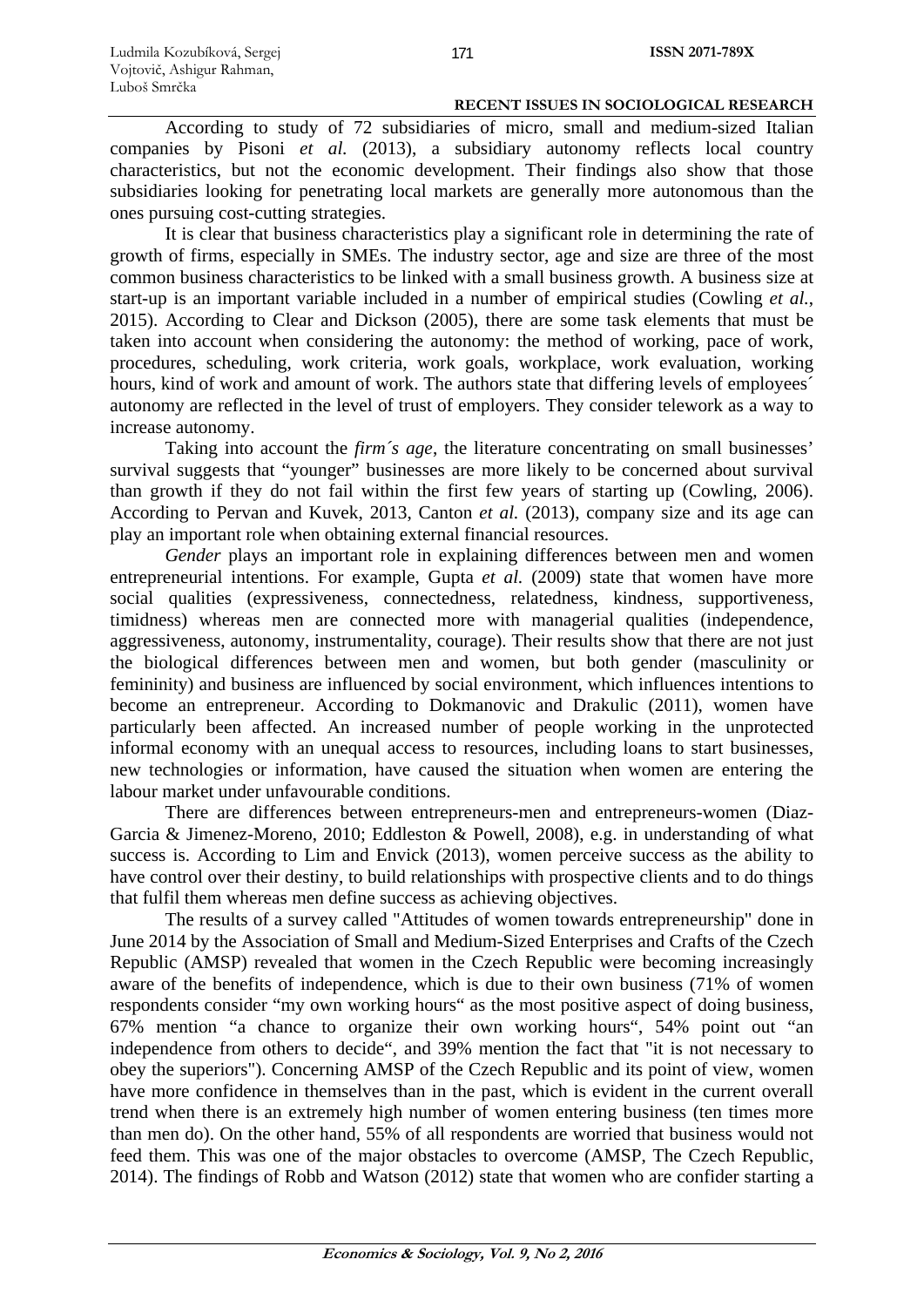new venture are not discouraged from doing so by a false belief that new ventures initiated by women are less likely to be successful than those initiated by men.

The experience gained over the years of entrepreneurship also influences individual elements of EO. According to Kraus (2013), more experienced entrepreneurs are more risktaking, innovative and proactive within the organization. These results were partly confirmed in our research as well (Kozubíková *et al.*, 2015). We have found out that "younger" companies are more active when taking the initiative in the markets with the aim to be ahead of the competitors in comparison with the enterprises being in the market for more than 10 years. A recent report by the OECD/The European Commission (2014) calls for policies that let European economies make use of the entrepreneurial potential of individuals from all social classes having a dual goal of spurring the economic growth and promoting social inclusion. The policy-makers have recently argued that a special attention needs to be paid to members of social groups that are "under-represented in entrepreneurship or face greater barriers when starting businesses than people from the mainstream". Two of the groups addressed in the report are defined by age: "youngsters" and "seniors".

*Age* is often merely a control variable in entrepreneurship research. A common characteristic of these studies is considering the age as a chronological variable but ageing is not only a biological process, but also a psychological one. The study of Lévesque and Minniti (2006) showed that the costs for the opportunity time increase with the age. These discourage older individuals from choosing the forms of employment involving risk or postponement of satisfaction. Kautonen *et al.* (2014) revealed that the rate of entrepreneurial activity declines for owners-managers in their forties because these individuals engaged in business activities or planning to be engaged face high costs for the opportunity time due to risk of an uncertain future revenue stream.

The level of autonomy is necessarily connected with management characteristics which include 1) the owner-manager's managerial style, 2) the nature of an organisational structure, 3) the degree of delegation within the organization, 4) the manner in which strategic objectives are set, and 5) the importance of personal objectives in the decision making process (Mukhtar, 2002). Among the important characteristics typical for people who lead others are, e.g. assertiveness, determination, energy, confidence, perseverance, and others. According to Bělohlávek (2008), a good manager is the one who can divide work and give it to others. Promoting autonomy for employees should then be associated with a more liberal style of management.

The influence of the entrepreneur´s gender, age and existence of the firm on EO, firm´s performance, etc., is the topic often discussed by many authors as mentioned above. Our objective is to find out results regarding the autonomy as an important element of EO in the Czech Republic through our own research.

# **2. Research aim, methodology and data**

The aim of this article is to explore the question of autonomy as an element of EO in the segment of SMEs in the Czech Republic according to selected factors, namely entrepreneur´s gender, age, and firm´s age.

The research was done in the Czech Republic in 2015. The companies were chosen from the Albertina database and 1.650 randomly selected firms were addressed by e-mail or phone to fill in the questionnaire placed at

https://docs.google.com/forms/d/1U9coaC5JRL0N2QOOO6Xb8j3mnaZXdSM47Kugt4EDG Fo/viewform?usp=send\_form. The data was provided by 1.141 owners of SMEs in 14 regions of the Czech Republic. The questionnaire consisted of 52 questions. In the first nine questions, respondents and their structure in relation to their education, gender, age, residency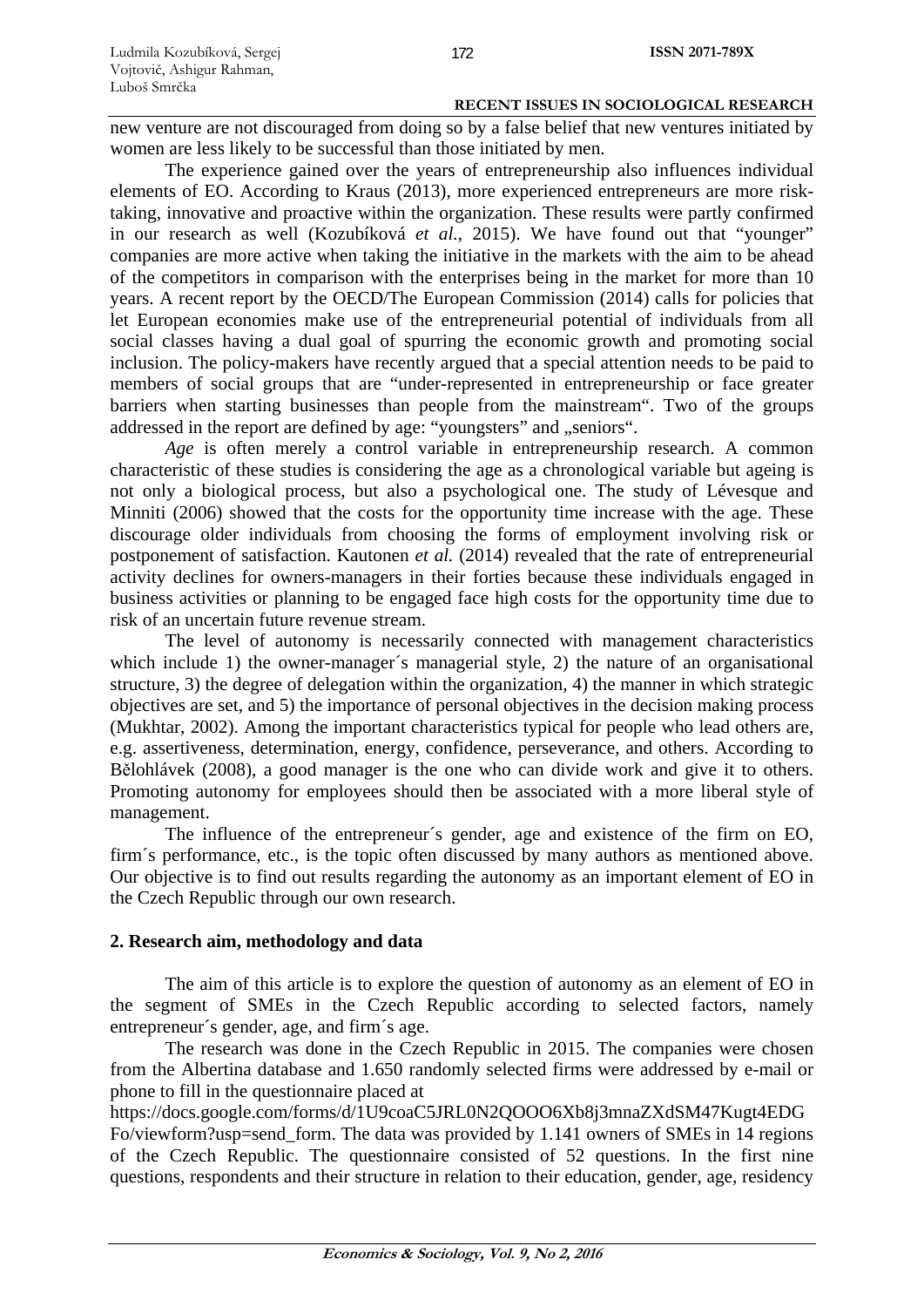and size of a firm, the length of time and area of business, motives for starting a business, and the most important characteristics of entrepreneur were analysed. The rest of the questions were connected with answers on a 1-5 scale  $(1 -$  totally agree,  $2 -$  agree,  $3 -$  no opinion,  $4$ disagree, 5 – completely disagree) focused on five elements of entrepreneurial orientation.

In accordance with the objective set, three topics of the questions were chosen to find out results regarding autonomy of the firms. The first one was "My company has a reputation of an autonomous business", the second one "Staff at my company is reasonably autonomous in the implementation of specific business operations" and the third one  $\overline{N}$  support the initiative of my employees in identifying and implementing business opportunities".

The structure of the sample according to the business area was as follows: trade companies (33%), manufacturing companies (23%), construction companies (14%), transport companies (6%) and agricultural firms (3%). The largest number of companies worked in other sectors (39%). The total is more than 100 % because some respondents chose more than one business area.

In relation to gender and age of the entrepreneur, the structure of the sample was as follows: 75% men (861 respondents) and 25% women (280 respondents), 48% older entrepreneurs – more than 45 years old (542 respondents) and 52% younger entrepreneurs – less than 45 years old (599 respondents).

In accordance with the length of time in business, out of the total number of 1.141 companies, 62% (705 firms) were in business for more than 10 years, 38% (436 firms) for less than 10 years.

Taking into account the gender, age and existence of the firm in business as important factors influencing EO, we have stated the following three hypotheses:

H1: The entrepreneurs perceive their company as one with a reputation of an autonomous company. We assume that there are no statistically significant differences between entrepreneurs according to their gender, age and existence of the firm.

H2: The entrepreneurs believe that staff in their company is reasonably autonomous in the implementation of specific business operations. We assume that there are no statistically significant differences between entrepreneurs according to their gender, age and length of time of the firm in business activities.

H3: The entrepreneurs support the initiative of their employees during the search for and making use of business opportunities. We assume that there are statistically significant differences between entrepreneurs according to their gender, age and existence of the firm in business activities.

The associations in contingency tables were analysed by Pearson statistics for counting the data. P-value has been compared to standard 5% confidence level. P-value that is lower than the confidence level leads to rejection of the null hypothesis. The null claims that there is no association between variables. The calculations have been performed using software available at http://www.socscistatistics.com/tests. Statistically significant differences in particular responses were examined through the Z-score. The calculations were carried out through open-source software: http://www.socscistatistics.com/tests/ztest/Default2.aspx.

# **3. Results and discussion**

*Table 1* shows results regarding the evaluation of the topic: "My company has a reputation of an autonomous company" in terms of gender, age of entrepreneur and length of time spent in business.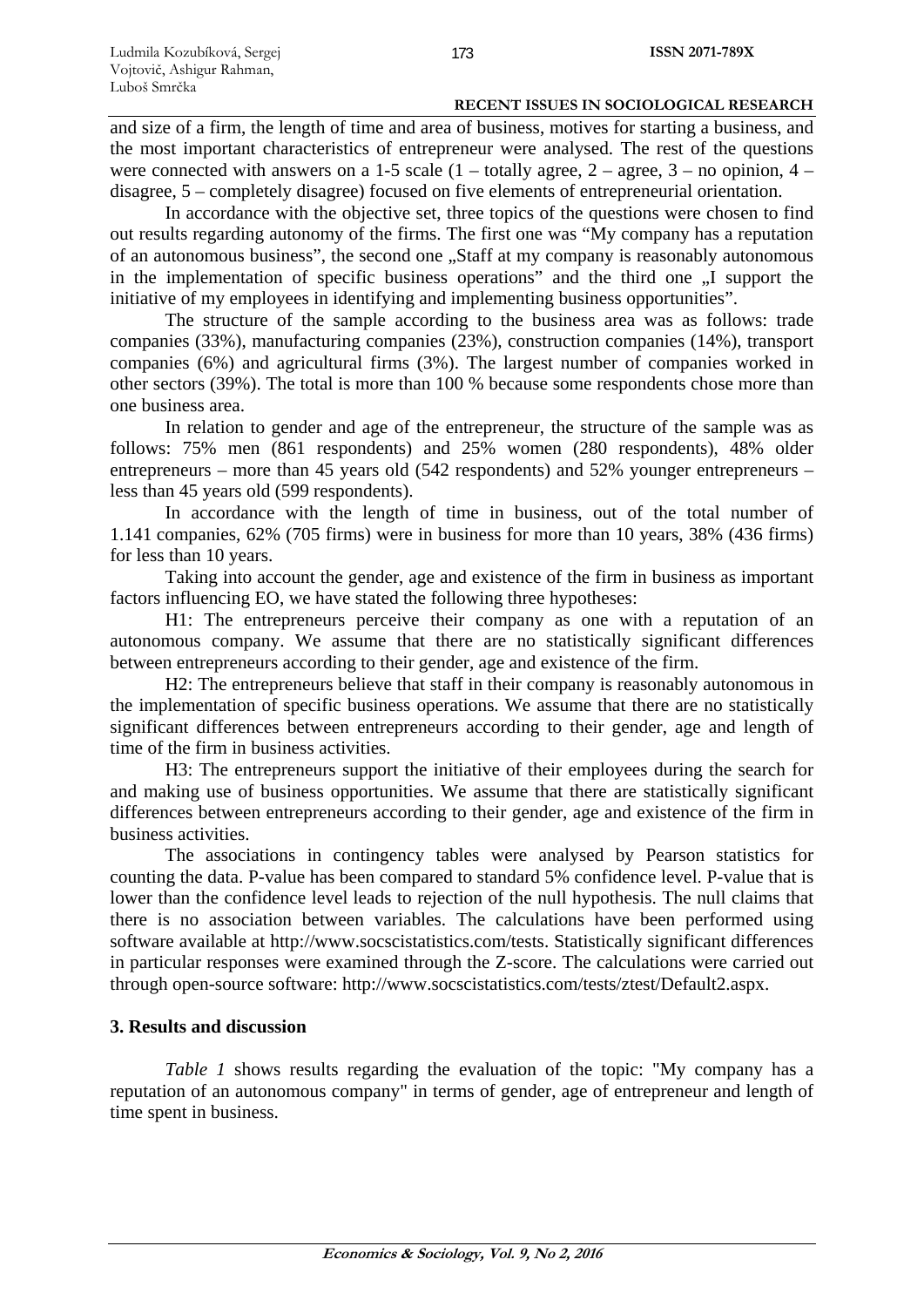|                                                          | Gender |       | Age of<br>entrepreneur |       | Length of        |       |
|----------------------------------------------------------|--------|-------|------------------------|-------|------------------|-------|
| My company has a reputation of<br>an autonomous business |        |       |                        |       | entrepreneurship |       |
|                                                          | Men    | Women | $45 -$                 | $45+$ | $10-$            | $10+$ |
| 1. Totally agree                                         | 55     | 22    | 43                     | 34    | 29               | 48    |
| in % $*$                                                 | 6,39   | 7,86  | 7,18                   | 6,27  | 6,65             | 6,81  |
| 2. Agree                                                 | 338    | 113   | 241                    | 210   | 173              | 278   |
| in % $*$                                                 | 39,26  | 40,36 | 40,23                  | 38,75 | 39,68            | 39,43 |
| 3. No opinion                                            | 182    | 63    | 124                    | 121   | 104              | 141   |
| in % $*$                                                 | 21,14  | 22,50 | 20,70                  | 22,32 | 23,85            | 20,00 |
| 4. Disagree                                              | 261    | 72    | 171                    | 162   | 115              | 218   |
| in % $*$                                                 | 30,31  | 25,71 | 28,55                  | 29,89 | 26,38            | 30,92 |
| 5. Totally disagree                                      | 25     | 10    | 20                     | 15    | 15               | 20    |
| in % $*$                                                 | 2,90   | 3,57  | 3,34                   | 2,77  | 3,44             | 2,84  |
| Total amount                                             | 861    | 280   | 599                    | 542   | 436              | 705   |
| in $%$                                                   | 100    | 100   | 100                    | 100   | 100              | 100   |
| Chi-square                                               | 2,7617 |       | 1,3329                 |       | 4,1041           |       |
| p-value                                                  | 0,5985 |       | 0,8558                 |       | 0,3921           |       |

### Table 1. Perception of company´s autonomy

Explanatory notes: \*in% of all respondents in each group (e.g. 6.39% of men =  $55/861$ , i.e. 55 men out of a total number of 861 men), "45-" − entrepreneurs younger than 45 years old, "45+" − entrepreneurs older than 45, "10-" − companies being in the market for a period of up to 10 years, "10+" − companies being in the market for more than 10 years.

*Source*: own source.

Independently of the chosen factors, 528 respondents, i.e. 46,28 % (it was calculated as men and women together who totally agreed or agreed, i.e. 55+22+338+113) out of all 1.141 respondents state that their company has a reputation of an autonomous company. This is understood in a sense that the owners of the company act independently.

The final value of the test criteria (chi-square and p-value) did not show any statistically significant differences in the overall structure of responses. The calculated values of p-value were higher than the specified level of significance (0,05) in all cases.

The hypothesis H1 was confirmed. The entrepreneurs perceive their company as one with a reputation of an autonomous company.

*Table 2* shows results of the test criteria in order to determine statistically significant dependence from the viewpoint of designated social groups. That means the differences in responses of men and women, entrepreneurs younger and older than 45 and companies being in the market for a period of up to 10 years and more than 10 years to the topic: "My company has a reputation of an autonomous business."

| My company has a<br>reputation of an | Gender    |         |           | Age of entrepreneur | Length of<br>entrepreneurship |         |
|--------------------------------------|-----------|---------|-----------|---------------------|-------------------------------|---------|
| autonomous business                  | Z-Score   | p-value | Z-Score   | p-value             | Z-Score                       | p-value |
| 1. Totally agree                     | $-0,8513$ | 0,3953  | 0,6089    | 0,5419              | $-0,1028$                     | 0,9203  |
| 2. Agree                             | $-0,3272$ | 0,7414  | 0,5135    | 0,6101              | 0,0827                        | 0,9362  |
| Together $1+2$                       | $-0,7491$ | 0,4533  | 0,8099    | 0,4179              | $-0.0293$                     | 0,9761  |
| 3. No opinion                        | $-0,4821$ | 0,6312  | $-0,6669$ | 0,5029              | 1,5402                        | 0,1236  |
| 4. Disagree                          | 1,4706    | 0,1416  | $-0,4978$ | 0,6171              | $-1,6412$                     | 0,1010  |
| 5. Totally disagree                  | $-0,5630$ | 0,5755  | 0,5589    | 0,5755              | 0,5744                        | 0,5687  |

*Source: own source.*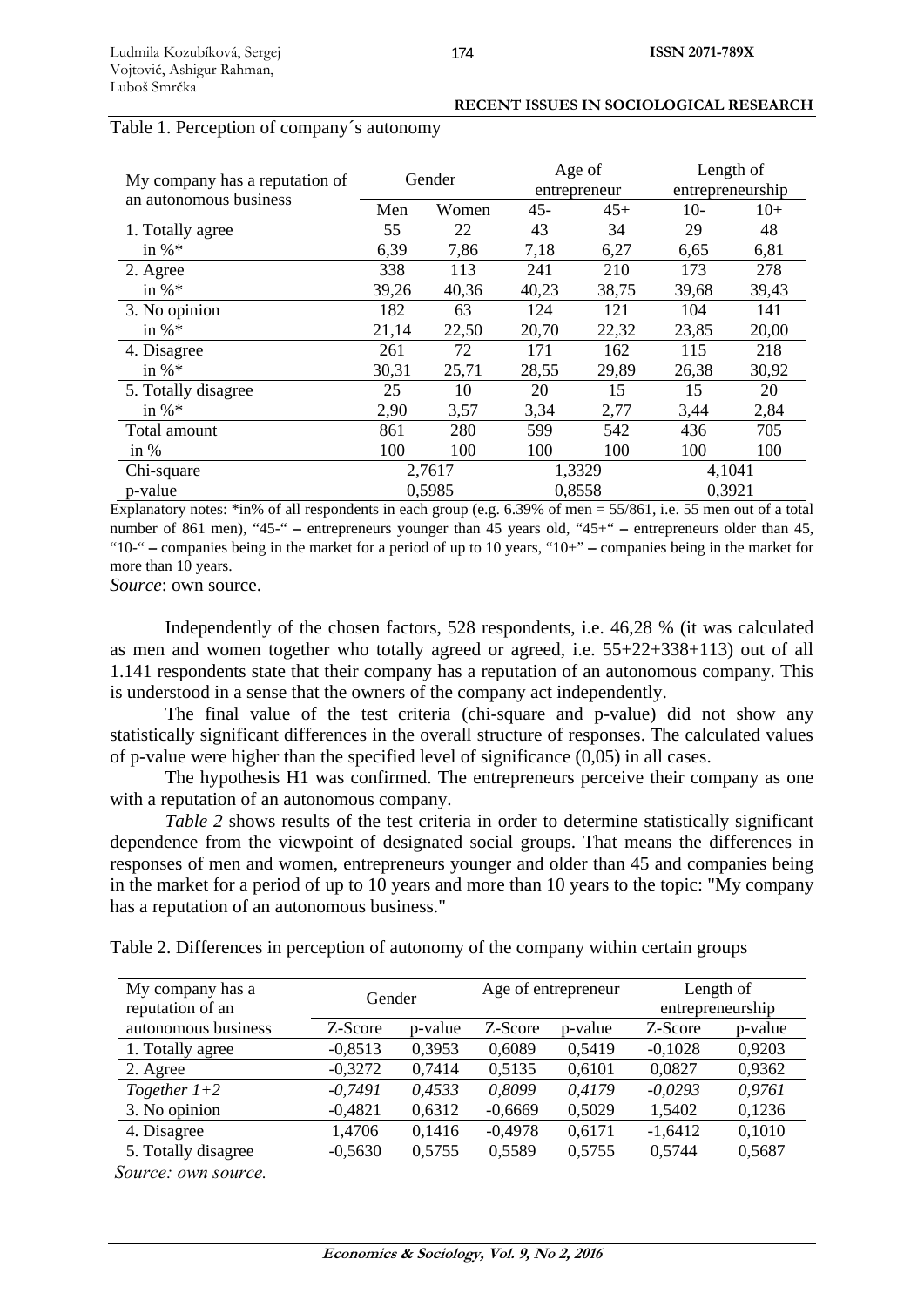There are no statistically significant differences found neither through calculation of the Z-score and p-value nor identified in terms of social groups. The assumption of no existing statistical significant differences between men and women, older and younger entrepreneurs and firms being in business for more and less than 10 years was confirmed.

*Table 3* shows results regarding the evaluation of the topic: "Staff at my company is reasonably autonomous in the implementation of specific business operations" from the perspective of gender, age of entrepreneur and length of time of entrepreneurship.

| Staff at my company is<br>reasonably autonomous in the | Gender |        | Age of entrepreneur |       | Length of<br>entrepreneurship |       |
|--------------------------------------------------------|--------|--------|---------------------|-------|-------------------------------|-------|
| implementation of specific<br>business operations      | Men    | Women  | $45 -$              | $45+$ | $10-$                         | $10+$ |
| 1. Totally agree                                       | 44     | 17     | 34                  | 27    | 29                            | 48    |
| in % $*$                                               | 5,11   | 6,07   | 5,68                | 4,98  | 6,42                          | 4,68  |
| 2. Agree                                               | 518    | 161    | 353                 | 326   | 173                           | 278   |
| in % $*$                                               | 60,16  | 57,5   | 58,93               | 60,15 | 54,82                         | 62,41 |
| 3. No opinion                                          | 191    | 70     | 138                 | 123   | 104                           | 141   |
| in % $*$                                               | 22,18  | 25,00  | 23,04               | 22,69 | 25,00                         | 21,56 |
| 4. Disagree                                            | 94     | 27     | 63                  | 58    | 115                           | 218   |
| in $\%$ *                                              | 10,92  | 9,64   | 10,52               | 10,70 | 11,70                         | 9,93  |
| 5. Totally disagree                                    | 14     | 5      | 11                  | 8     | 15                            | 20    |
| in $\%$ *                                              | 1,63   | 1,79   | $1,84^1$            | 1,48  | 2,06                          | 1,42  |
| Total amount                                           | 861    | 280    | 599                 | 542   | 436                           | 705   |
| in $%$                                                 | 100    | 100    | 100,01              | 100   | 100                           | 100   |
| Chi-square                                             |        | 1,7056 | 0,5732              |       | 7,0012                        |       |
| p-value                                                | 0,7897 |        | 0,9660              |       | 0,1358                        |       |

Table 3. Perception of autonomy of the company's employees

<sup>1</sup> Rounded to 100 %. Total share is more than 100 % because of rounding numbers during the calculation *Source*: own source.

Out of the total number of 1.141 respondents, 740 of them (i.e. 64,86%) agree that they consider the staff in their company to be adequately autonomous in the implementation of specific business operations (it was calculated as men and women together who totally agreed or agreed, i.e. 44+17+518+161).

The final values of statistical criteria showed no statistically significant differences in the overall structure of responses. The calculated values of p-value in all cases were higher than the specified level of significance (0,05). The hypothesis H2 was confirmed in the first part.

*Table 4* shows results of the test criteria with the aim to determine statistically significant dependence from the viewpoint of designated social groups. That means the differences in responses of men and women, entrepreneurs younger (less than 45 years old) and older (45+) and companies being in the market for a period of up to 10 years and more than 10 years. The topic of the question was: "Staff at my company is reasonably autonomous in the implementation of specific business operations".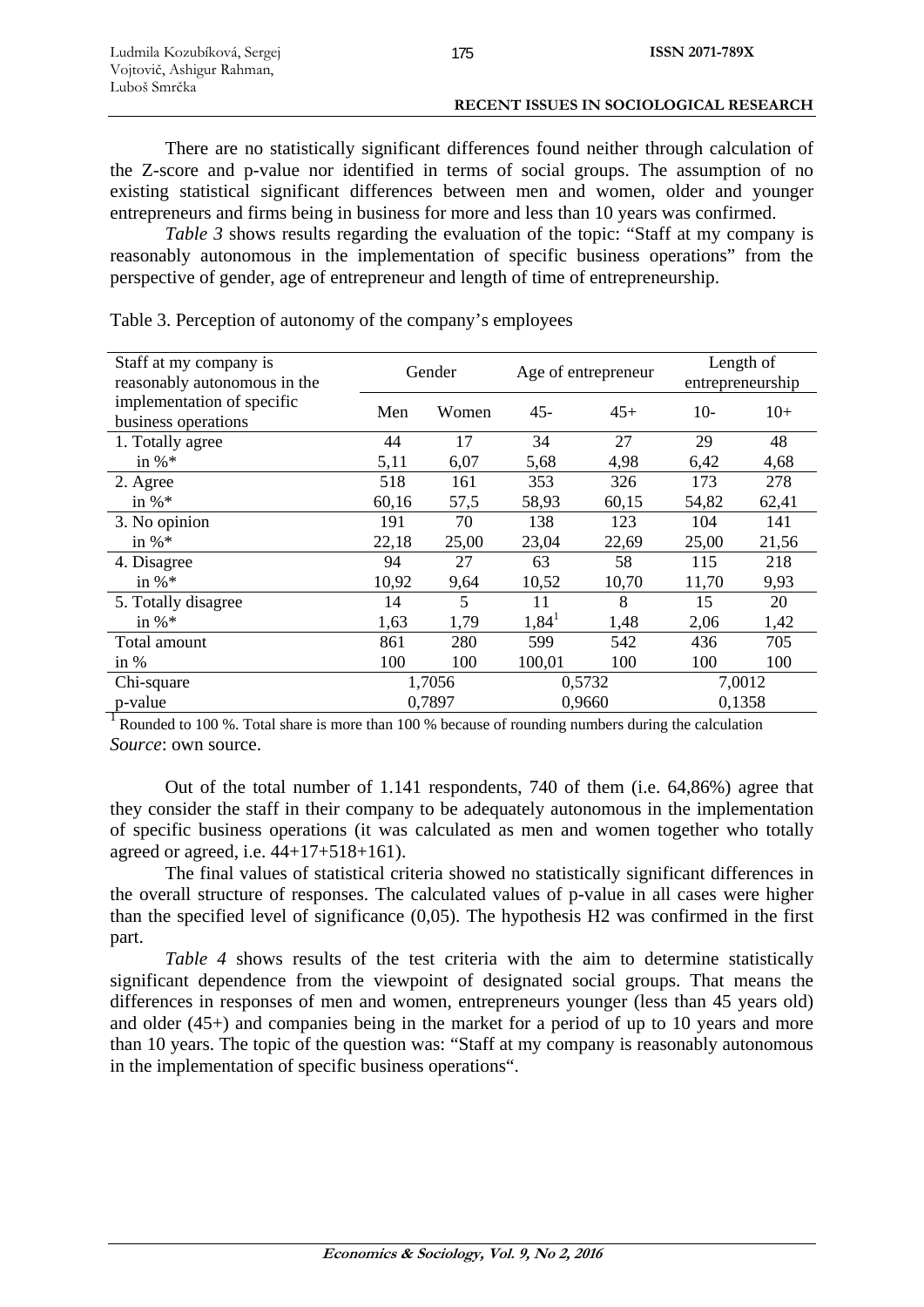| <b>RECENT ISSUES IN SOCIOLOGICAL RESEARCH</b> |
|-----------------------------------------------|
|-----------------------------------------------|

Table 4. Differences in perception of autonomy of employees in the company within certain groups

| Staff at my company is<br>reasonably autonomous in    | Gender    |         |           | Age of<br>entrepreneur | Length of<br>entrepreneurship |         |
|-------------------------------------------------------|-----------|---------|-----------|------------------------|-------------------------------|---------|
| the implementation of<br>specific business operations | Z-Score   | p-value | Z-Score   | p-value                | Z-Score                       | p-value |
| 1. Totally agree                                      | $-0,6210$ | 0,5353  | 0.5208    | 0,6031                 | 1,2704                        | 0,2041  |
| 2. Agree                                              | 0,7884    | 0,4295  | $-0,4179$ | 0,6745                 | $-2,5395$                     | 0,0111  |
| Together $1+2$                                        | 0,518     | 0,6031  | 0,1842    | 0,8572                 | 2,0124                        | 0,0445  |
| 3. No opinion                                         | $-0.9747$ | 0,3320  | 0,1384    | 0,8890                 | 1,3441                        | 0,1802  |
| 4. Disagree                                           | 0,6018    | 0,5485  | $-0,1006$ | 0,9203                 | 0,9426                        | 0,3472  |
| 5. Totally disagree                                   | $-0,1814$ | 0,8572  | 0,4751    | 0,6312                 | 0,8283                        | 0,4065  |

*Source*: own source.

Statistically significant differences were found in the "Agree" answers among the companies being in the market for less than 10 years and more than 10 years. The "experienced" companies statistically (67,09%) agree more with the statement that staff in their company is reasonably autonomous in comparison with the "novice and advanced" companies (61,24 %), p-value = 0,0445. The hypothesis H2 was not confirmed completely in the second part.

*Table 5* shows results regarding the evaluation of the topic: "I support the initiative of my employees in identifying and implementing business opportunities" in terms of gender, age of entrepreneur and length of doing business.

| Table 5. Perception of employees' support of initiative in the company |  |  |  |
|------------------------------------------------------------------------|--|--|--|
|                                                                        |  |  |  |

| I support the initiative of my<br>employees in identifying and                                     | Gender    |                  | Age of<br>entrepreneur |           | Length of<br>entrepreneurship |       |  |  |
|----------------------------------------------------------------------------------------------------|-----------|------------------|------------------------|-----------|-------------------------------|-------|--|--|
| implementing business<br>opportunities                                                             | Men       | Women            | $45 -$                 | $45+$     | $10-$                         | $10+$ |  |  |
| 1. Totally agree                                                                                   | 103       | 28               | 68                     | 63        | 52                            | 79    |  |  |
| in % $*$                                                                                           | 11,96     | 10,00            | 11,35                  | 11,62     | 11,93                         | 11,21 |  |  |
| 2. Agree                                                                                           | 508       | 167              | 382                    | 293       | 262                           | 413   |  |  |
| in $\%$ *                                                                                          | 59,00     | 59,64            | 63,77                  | 54,06     | 60,09                         | 58,58 |  |  |
| 3. No opinion                                                                                      | 202       | 63               | 118                    | 147       | 97                            | 168   |  |  |
| in $\%$ *                                                                                          | 23,46     | 22,50            | 19,70                  | 27,12     | 22,25                         | 23,83 |  |  |
| 4. Disagree                                                                                        | 41        | 20               | 27                     | 34        | 21                            | 40    |  |  |
| in $\%$ *                                                                                          | 4,76      | 7,14             | 4,51                   | 6,27      | 4,82                          | 5,67  |  |  |
| 5. Totally disagree                                                                                | 7         | $\overline{2}$   | 4                      | 5         | 4                             | 5     |  |  |
| in $\%$ *                                                                                          | 0,81      | 0,71             | 0,67                   | 0,92      | 0,92                          | 0,71  |  |  |
| Total amount                                                                                       | 861       | 280              | 599                    | 542       | 436                           | 705   |  |  |
| in $%$                                                                                             | $100^{1}$ | 100 <sup>1</sup> | 100                    | $100^{1}$ | $100^2$                       | 100   |  |  |
| Chi-square                                                                                         | 3,0743    |                  | 13,1991                |           | 1,0345                        |       |  |  |
| p-value                                                                                            |           | 0,5455           | 0,0103                 |           | 0,9045                        |       |  |  |
| Rounded to 100%. Total share is less than 100% because of rounding numbers during the calculation. |           |                  |                        |           |                               |       |  |  |

<sup>2</sup> Rounded to 100%. Total share is more than 100% because of rounding numbers during the calculation. *Source*: own source.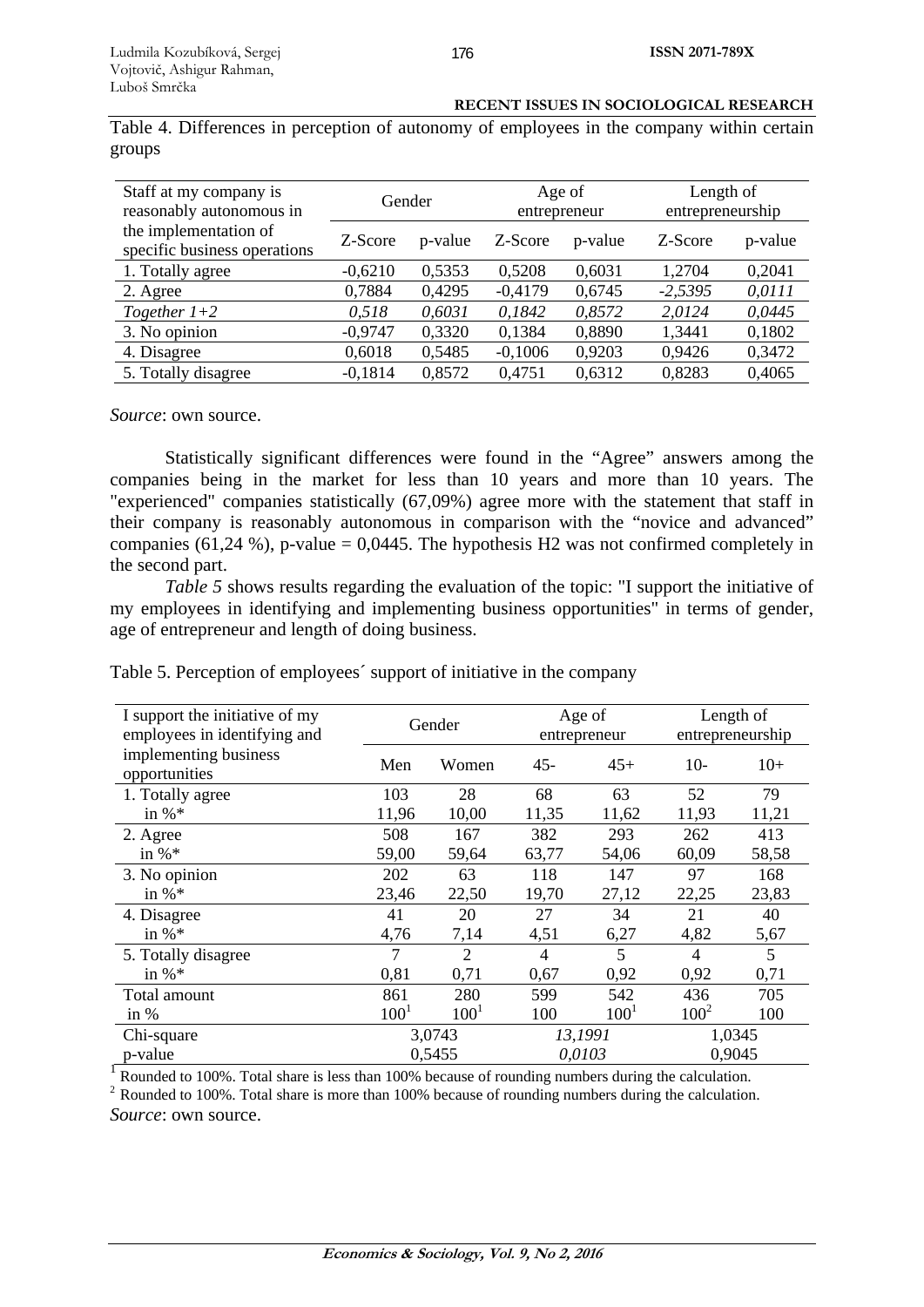The results show that generally 806 respondents out of all 1.141, i.e. 70.64%, support the initiative of their employees in implementing business opportunities (it was calculated as men and women together who totally agreed or agreed, i.e. 103+28+508+167).

From the overall structure of responses, there were statistically significant differences identified at the 5% level of significance in responses between entrepreneurs younger than 45 years old and older than 45 (chi-square  $= 13,1991$ , p-value  $= 0,0103$ ). As a result, the hypothesis H3 was not confirmed completely in the first part.

*Table 6* shows results of the test criteria in order to determine statistically significant dependence from the viewpoint of designated social groups. That means the differences in responses of men and women, entrepreneurs younger and older than 45 years old and companies being in the market for up to 10 years and more than 10 years to the topic: "I support the initiative of my employees in identifying and implementing business opportunities".

Table 6. Differences in perception of company employees´ support of initiative within certain groups

| I support the initiative of my<br>employees in identifying | Gender    |         | Age of<br>entrepreneur |         | Length of<br>entrepreneurship |         |
|------------------------------------------------------------|-----------|---------|------------------------|---------|-------------------------------|---------|
| and implementing business<br>opportunities                 | Z-Score   | p-value | Z-Score                | p-value | Z-Score                       | p-value |
| 1. Totally agree                                           | 0,8950    | 0,3735  | $-0,1436$              | 0,8887  | 0,3712                        | 0,7114  |
| 2. Agree                                                   | $-0,1898$ | 0,8493  | 3,3335                 | 0,0009  | 0,5043                        | 0,6171  |
| Together $1+2$                                             | 0,4217    | 0,6745  | 3,4975                 | 0,0005  | $-0.8041$                     | 0,4237  |
| 3. No opinion                                              | 0,3308    | 0,7414  | $-2,9650$              | 0,0031  | $-0,6149$                     | 0,5419  |
| 4. Disagree                                                | $-1,5385$ | 0,1236  | $-1,3239$              | 0,1868  | $-0,6255$                     | 0,5287  |
| 5. Totally disagree                                        | 0,1622    | 0,8729  | $-0,4857$              | 0.6241  | 0.3863                        | 0,6965  |

*Source*: own source.

The final value of Z-score and p-value show statistically significant differences in positive answers among entrepreneurs "younger" and "older" (p-value = 0.0009), when entrepreneurs under the age of 45 agree to support initiatives of their employees statistically more (450 out of 599, which makes 75.13%) than entrepreneurs older than 45 years old (356 out of 542, i.e. 65.68%). Statistically significant differences regarding a neutral stance in this social group ("No opinion") have also occurred. The hypothesis H3 was partially confirmed in its second part.

Our research did not verify the origin of statistically significant differences in the approach to independence in relation to the age of entrepreneur. In relation to the age of entrepreneurs, there are interesting survey results (Lukeš *et al*., 2014) supporting the study's findings by Levesque and Minniti (2006) that with an increasing age the business discourages individuals due to high risk or postponement of satisfaction. From the total amount of people involved in the new entrepreneurial activity in the Czech Republic, people younger than 35 years old represent 53.3%, and since 2006 their share has been increasing. The growth of new business activities within this age group is likely affected by several factors. One of them is worsening employability for graduates that occurred in the context of economic crisis. The second may be the influence of the Internet, mobile applications and information and communication technologies in general, which are closer to young generation and can find good opportunities there. Finally, their own specific roles could be played by the subjects and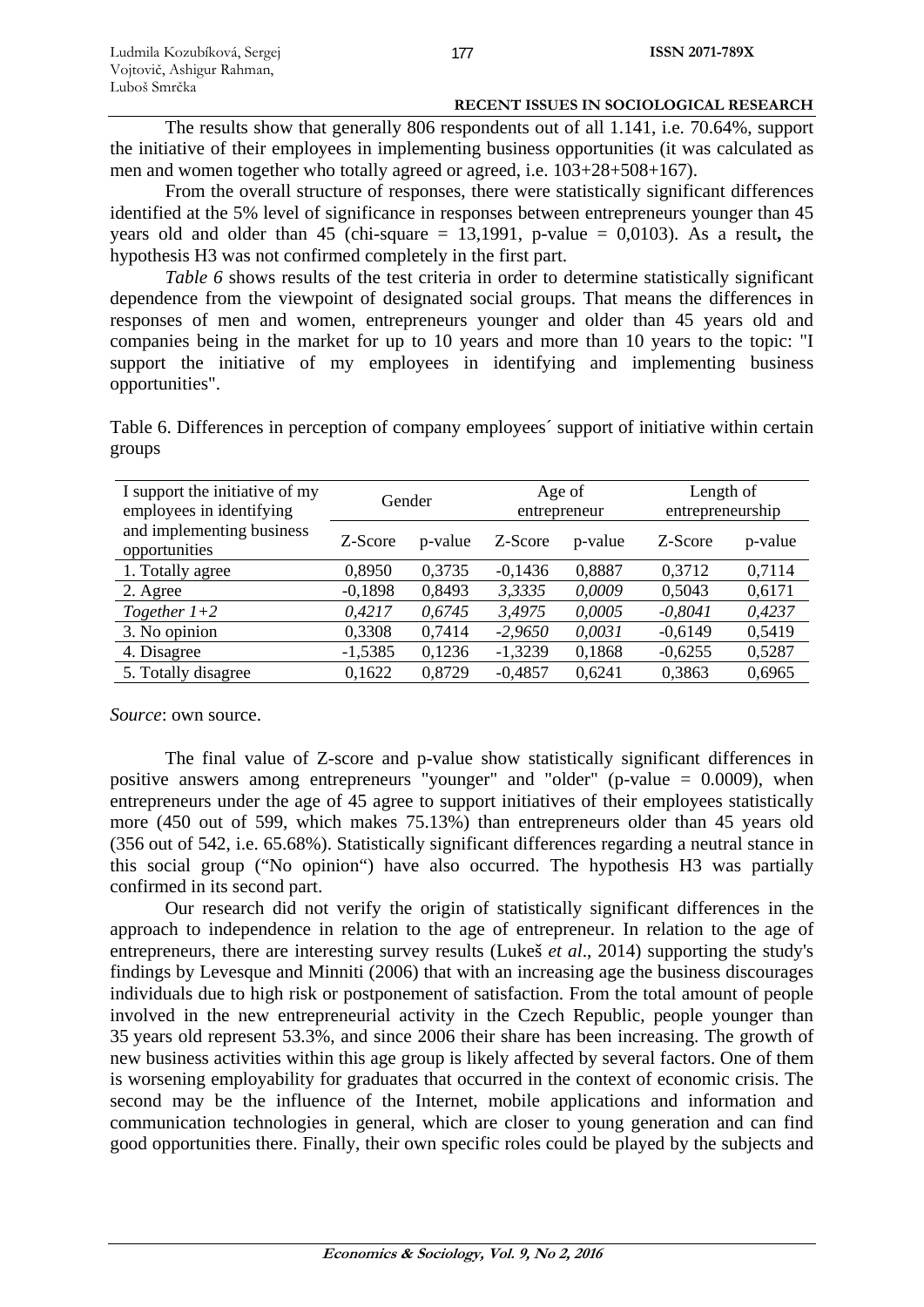educational activities aimed at businesses, which have recently been developed at high schools and partly at secondary schools.

Regarding the gender aspect of our research, in any of the examined issues, our results do not confirm the assumption of Gupta *et al.* (2009) that men are more associated with socalled managerial qualities among which there is also independence. Moreover, our results do not confirm Diaz-Garcia and Jimenez-Moreno (2010) or Eddleston and Powell (2008) assuming a different approach to entrepreneurial issues between men and women. The results of Lukeš *et al.* (2014) survey provide us with an interesting view when comparing a new entrepreneurial activity by the following combined criteria: age group, gender and necessity of doing business. It is evident that men in the age group of 18-24, who are starting a new business, start their business activity because of need in 6% of cases only. Men of age 25- 34 make 14% of all cases. On the contrary, women of age 45-54 start their businesses because of need in 43% of cases only. From the data, it is possible to see different nature of business opportunities and motives that different socio-demographic groups have.

An attempt to act autonomously and independently of the male support and thus to cope with the opposite sex was also confirmed by the results of AMSP (2015) research. One of the biggest trends that have been revealed in the context of a long-term project of women in business is the growth of female entrepreneurship. A third of all businesses today are done by women (almost 70% of all businesses in the age group of 25-54 years old). According to the chairperson of AMSP, Karel Havlicek, the current business requires the following essential prerequisites for success: women's artfulness, resilience, the ability to concentrate on the result and not on the victory, and having a clear mind to focus on work. Besides, being self-employed enables to take advantage of telework (Clear & Dickson, 2005). It can be attractive especially for women who want to fulfil their multiple role of wife, mother, employee, housewife and others. The possibility of telework or offsite working assumes employee´s valued skills and loyalty because a direct control of telework is problematic. However, teleworking includes two locations: a central office or a place where the firm in question is established, and another place that is remote from the central office (most often the home where work is done and which by definition is beyond the physical gaze of managers and colleagues). Moreover, telework or home office implies a high personal responsibility and being hardworking.

As written elsewhere, Lumpkin and Dess (1996) state that the level of autonomy differs depending on size of the company, management style or type of assets. That is why the greater or lesser independency of SMEs, among other things, is significantly related to applied management characteristics as stated above (Mukhtar, 2002). According to Clear and Dickson (2005), there are some task elements that are necessary to take into account when considering the autonomy: the method of working, pace of work, procedures, scheduling, work criteria.

# **Conclusions**

Considering EO as an important element of firm´s performance, it is necessary to research their elements, including autonomy, also in relation to SMEs as those are having an essential role in the economic development.

Our research has shown that the researched entrepreneurs try to act independently, as 65% of them consider their staff appropriately autonomous and 71% support the initiative of their employees.

In relation to the factors researched, such as entrepreneur's age, gender and firm's time in the market, it has been found out that gender does not play the differencing role in autonomy between men and women because both men and women consider important (more than 60%) to act autonomously.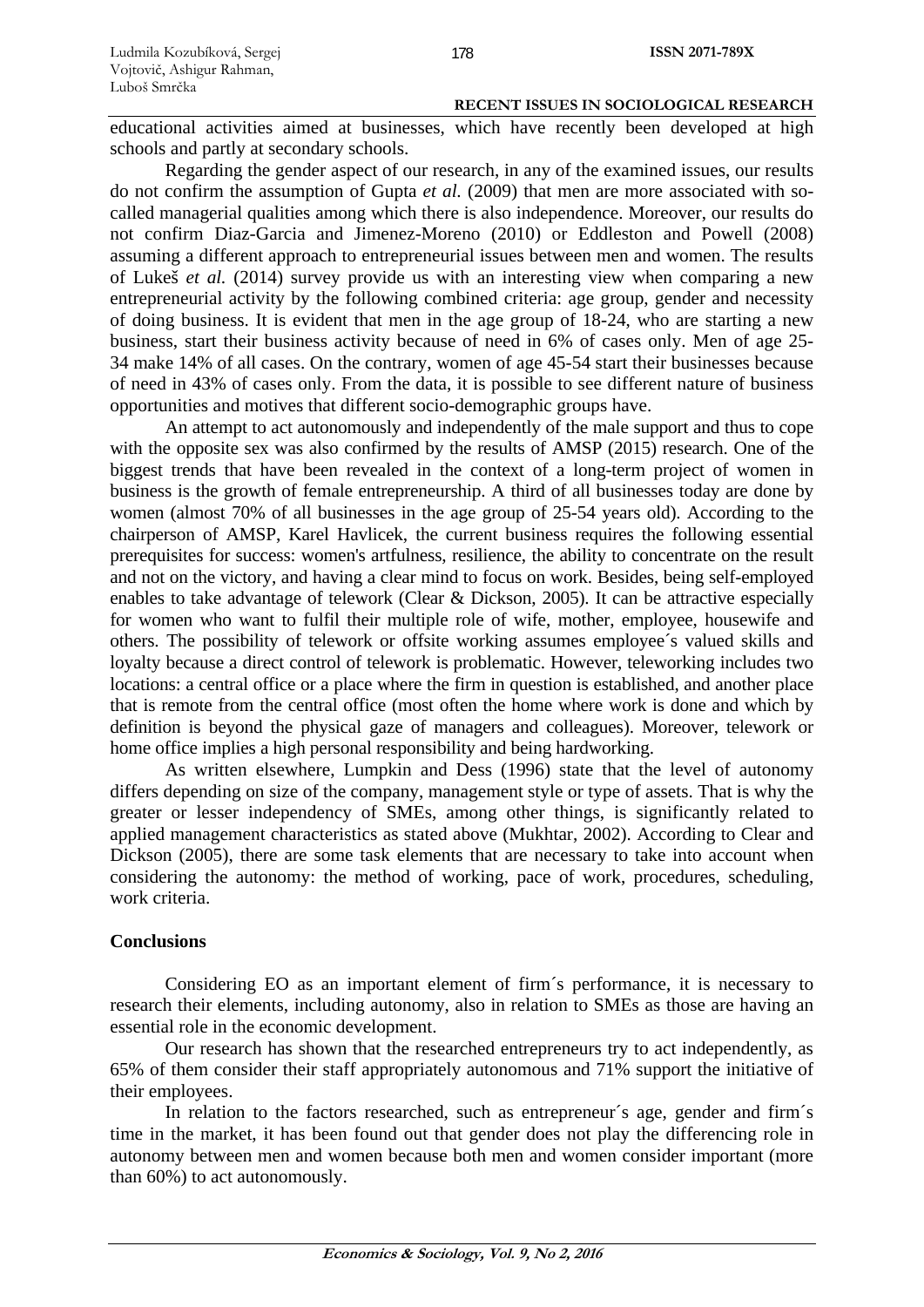The differences in approach to the autonomy in relation to the age of entrepreneur arose only in the perception of employees´ support of initiatives, when the entrepreneurs younger than 45 years old support business initiatives of their employees more (75%) than entrepreneurs older than 45 (66%).

Another factor of the examined ones is related to the existence of the company in the market manifested itself as a differentiating issue in perceptions of autonomy of employees in the phase of implementation of business tasks. The companies being in the market for more than 10 years think that their staff is reasonably autonomous slightly more (67%) than younger firms (61%). This result is associated with the idea that employees of the established companies are well acquainted with their tasks, they have a decent position in the company and it could be assumed that they have a greater independence not only in the performance of repetitive tasks, but also in the implementation of new business ideas and opportunities.

Although it is clear that there are certain limits to our research, we expect that our article has brought interesting findings as well as new incentives for further research, other constructs of EO and other factors influencing autonomy of SMEs.

Despite the impact of this study concentrating on the Czech Republic, there are interesting findings that are useful for practice, e.g. findings regarding a similar approach to autonomy between men and women, which can support a greater involvement of women on management positions in SMEs. The research has also shown that within the studied area, there are certain gaps and there are possibilities of further research, e.g. relations between the degree of autonomy and management style applied in work of SMEs in the Czech Republic.

# **Acknowledgements**

The authors are thankful to the Internal Grant Agency of FaME TBU No. IGA/FaME/2015/025: The possibilities of the financial performance growth for commercial banks in the context of the credit risk of SME and the customer satisfaction, for financial support to carry out this research.

# **References**

- Asociace malých a středních podniků a živnostníků ČR (2015), *Ženy se nebývale prosazují v podnikání, AMSP ČR rozvíjí projekt Podnikavá žena*, 16. 7, available at: http://www.amsp.cz/16-7-2015-pohoda-cz-zeny-se-nebyvale-prosazuji-v-podnikani.
- Asociace malých a středních podniků a živnostníků ČR (2014), *Výsledky 27. průzkumu AMSP ČR "Postoje žen k podnikání"*, červen 2014, available at: http://www.amsp.cz/27 pruzkum-amsp-cr-postoje-zen-k-podnikani?highlightWords=Postoje+%C5%BEen+ podnik% C3%A1n%C3%AD.
- Belás, J., Demjan, V., Habánik, J., Hudáková, M., Sipko, J. (2015), The Business Environment of Small and Medium Sized Enterprises in Selected Regions of the Czech Republic and Slovakia, *E+M Economics and Management*, 18(1), pp. 95-110.
- Belás, J., Bartoš, P., Habánik, J., Novák, P. (2014), Significant attributes of the business environment in small and medium-sized enterprises, *Economics and Sociology*, 7(3), pp. 22-39.
- Belás, J., Bartoš, P., Ključnikov, A., Doležal, J. (2015), Risk perception differences between micro-, small and medium enterprises, *Journal of International Studies*, Vol. 8, No 3, pp. 20-30, DOI: 10.14254/2071-8330.2015/8-3/2.
- Bělohlávek, F. (2008), *Jak vést a motivovat lidi*, 5. aktualizované vydání. Praha: Computer Press, 2008, ISBN 978-80-251-2235-8.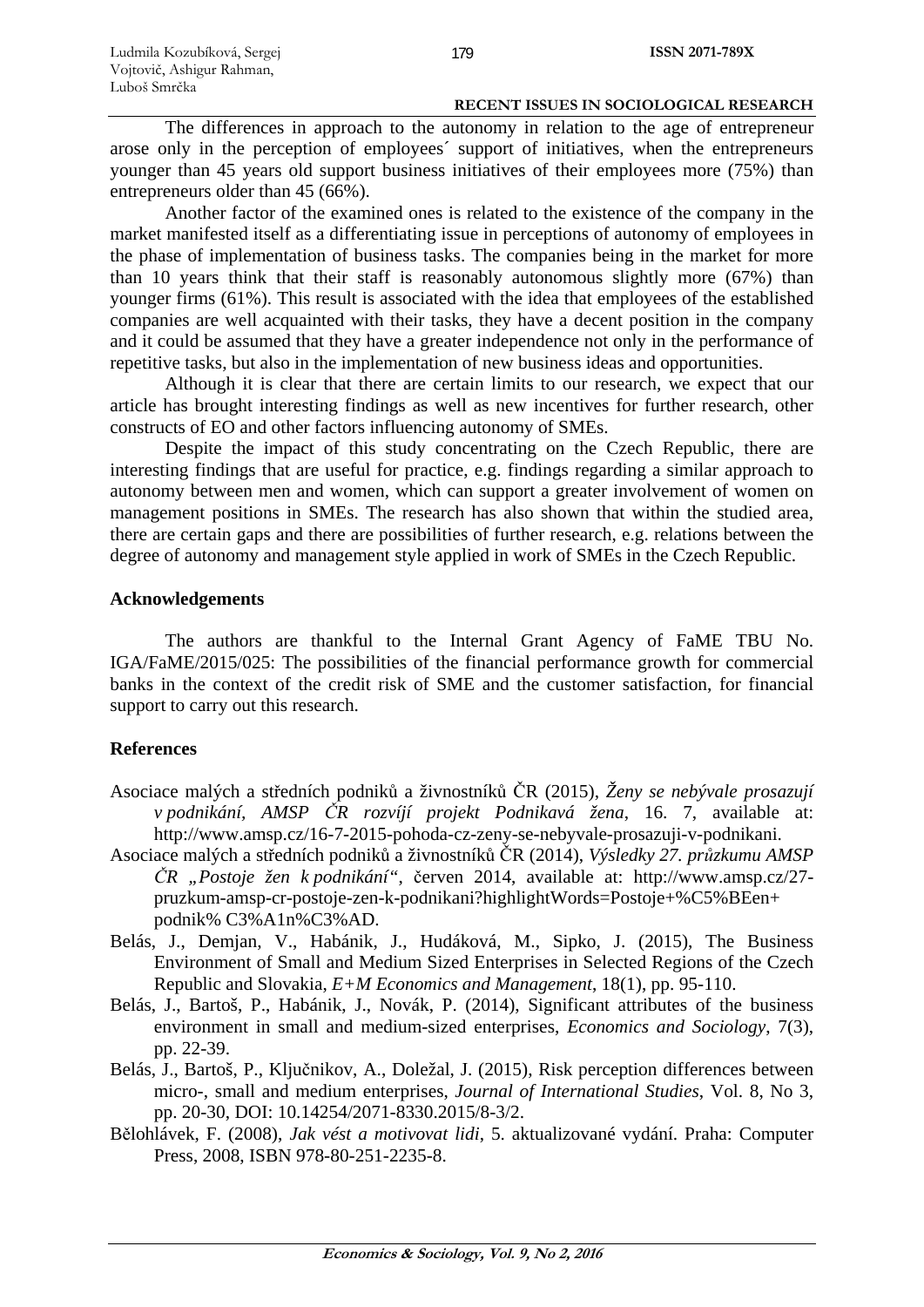- Brettel, M., Chomik, C., Flatten, T. C. (2015), How Organizational Culture Influences Innovativeness, Proactiveness, and Risk-Taking: Fostering Entrepreneurial Orientation in SMEs, *Journal of Small Business Management*, 53(4), pp. 868-885.
- Brouthers, K. D., Nakos, G., Dimitratos, P. (2015), SME Entrepreneurial Orientation, International Performance, and the Moderating Role of Strategic Alliances, *Entrepreneurship Theory and Practice*, 39(5), pp. 1161-1187.
- Canton, E., Grilo, I., Monteagudo, J. and Zwan, P. V. D. (2013), Perceived Credit Constraints in the European Union, *Small Business Economics*, 41, pp. 710-715.
- Clear, F., Dickson, K. (2005), Teleworking practice in small and medium-sized firms: management style and worker autonomy, *New Technology, Work and Employment*, 20(3), pp. 218-233.
- Covin, J., Slevin, D. (1989), Strategic Management of Small Firms in Hostile and Benign Environments, *Strategic Management Journal*, 10(1), pp. 75-87.
- Cowling, M. (2006), Early stage survival and growth, In: Parker S. (ed), *Handbook of Entrepreneurship Research: The Life Cycle of Entrepreneurial Ventures*, Heidelberg: Springer, pp. 477-504.
- Cowling, M., Liu, W., Ledger, A., Zhang, N. (2015), What really happens to small and medium-sized enterprises in a global economic recession? UK evidence on sales and job dynamics, *International Small Business Journal*, 33(5), pp. 488-513.
- Diaz-Garcia, M. C., Jimenez-Moreno, J. (2010), Entrepreneurial intention: the role of gender, *International Entrepreneurship Management Journal*, 6, pp. 261-283.
- Dokmanovic, M., Drakulic, D. (2011), Family, social networks and gender inequalities at the labour market in Serbia, *Montenegrin Journal of Economy*, 7(2), pp. 65-72.
- Dúbravská, M., Mura, L., Kotulič, R., Novotný, J. (2015), Internationalization of Entrepreneurship – Motivating Factors: Case Study of the Slovak Republic, *Acta Polytechnica Hungarica*, 12(5), pp. 121-133.
- Eddleston, K. A., Powell, G. N. (2008), The role of gender identity in explaining sex differences in business owners´ career satisfier preferences, *Journal of Business Venturing*, 24, pp. 244-256.
- Gajowiak, M. (2015), Asset Sources of Competitive Advantage of SMEs From High-tech Sector in the Region of Greater Poland, *Oeconomia Copernicana*, 6(4), pp. 73-90.
- Goktan, A. B., Gupta, V. K. (2015), Sex, gender, and individual entrepreneurial orientation: evidence from four countries, *International Entrepreneurship and Management Journal*, 11, pp. 95-112.
- Gupta, V. K., Turban, D. B., 'Wasti, S. A., Sikdar, A. (2009), The Role of Gender Stereotypes in Perceptions of Entrepreneurs and Intentions to Become an Entrepreneur, *Entrepreneurship theory and practice*, 33(2), pp. 397-417.
- Haviernikova, K., Srovnalíkova, P. (2014), The Immunity of Family Business in the Conditions of Eeconomic Crisis, *Problems of Social and Economic Development of Business*, Vol. I, Montreal: Breeze, pp. 179-183.
- Ivanova, E., Koisova E. (2014), Interregional Disparities in the Slovak and Czech Republic, *Economic & Tourism. SGEM Conferencion Political Sciences Law, Finance, Economics & Tourism*, Vol. IV, Sofia: STEF92 Technology, pp. 405-412.
- Kautonen, T., Down, S., Minniti, M. (2014), Ageing and entrepreneurial preferences, *Small Bus Econ*, 42, pp. 579-594.
- Ključnikov, A,, Junger, R. (2014a), Barriers for foreign direct investments in Belarus: Case of business logistics, In: *Proceedings of Carpathian Logistics Congress*, Kraków: Tanger, pp. 139-145.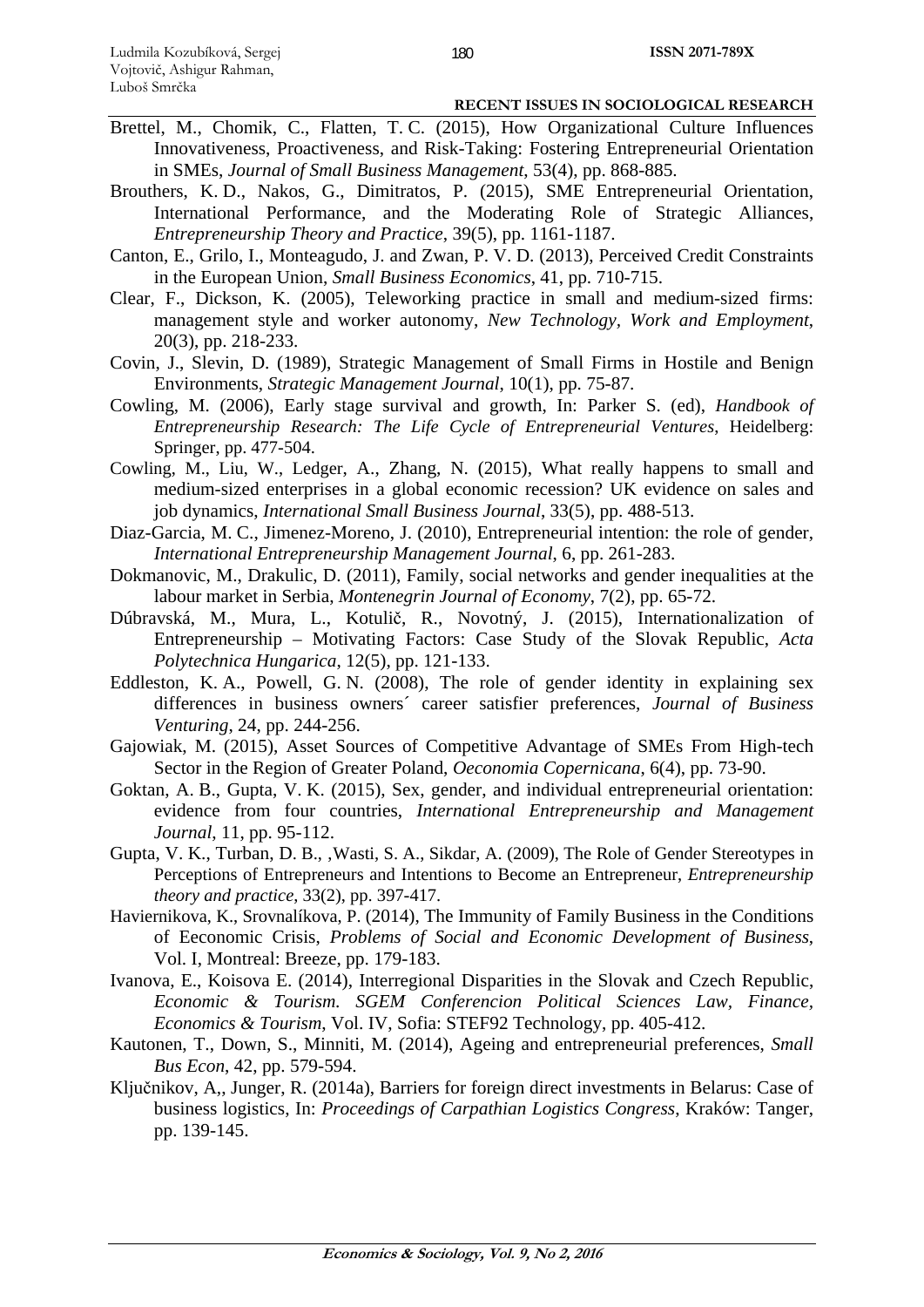- Ključnikov, A,, Junger, R. (2014b), Mining projects in the CIS: Mezzanine vs. Debt Financing, In: *Metal 2014 -23rd International Conference on Metallurgy and Materials*, Brno: Tanger, pp. 1510-1515, ISBN 978-80-87294-52-9.
- Ključnikov, A., Sobeková Majková, M. (2016), Impact of Gender in the Perception of Administrative Burdens among Young Entrepreneurs – Evidence from Slovakia, *Journal of Competitiveness*, 8(2), pp. 17-30.
- Kozubíková, L., Belás, J., Ključnikov, A., Virglerová, Z. (2015), Differences in approach to selected constructs of entrepreneurial orientation in SME segment regarding the selected socio-demographic factors, *Transformation in Business and Economics*, 14(3C(36C)), pp. 333-355.
- Krajnakova, E., Navikaite, A., Navickas, V. (2015), Paradigm Shift of Small and Medium-Sized Enterprises Competitive Advantage to Management of Customer Satisfaction, *Inzinerine Ekonomika-Engineering Economics*, 2015, 26(3), pp. 327-332.
- Kraus, S. (2013), The role of entrepreneurial orientation in service firms: empirical evidence from Austria, *The Service Industries Journal*, 33(5), pp. 472-444.
- Langowitz, N., Minniti, M. (2007), Entrepreneurial propensity of women, *Entrepreneurship Theory and Practice*, 31(3), pp. 341-364.
- Lévesque, M., Minniti, M. (2006), The effect of ageing on entrepreneurial behaviour, *Journal of Business Venturing*, 21(2), pp. 177-194.
- Lim, S., Envick, B. R. (2013), Gender and entrepreneurial orientation: a multi-country study, *Int Entrep Manag J*, 9, pp. 465-482.
- Lukeš, M., Jakl, M., Zouhar, J. (Global Entrepreneurship Research Association) (2014), *Global Entrepreneurship Monitor 2013: Entrepreneurial activity in the Czech Republic*.
- Lumpkin, G. T., Cogliser, C. C., Schneider, D. R. (2009), Understanding and Measuring Autonomy: An Entrepreneurial Orientation Perspective, *Entrepreneurship Theory and Practice*, 33(1), pp. 47-69.
- Lumpkin, G. T., Dess, G. G. (1996), Clarifying the entrepreneurial orientation construct and linking it to performance, *Academy of Management Review*, 21(1), pp. 135-172.
- Meluzín, T., Zinecker, M. (2016), Trends in IPOs: The Evidence from CEE Capital Markets, *Equilibrium. Quarterly Journal of Economics and Economic Policy*, 11(2), pp. 327-341.
- Miller, D. (1983), The correlates of entrepreneurship in three types of firms, *Management Science*, 29(7), pp. 770-791.
- Mueller, S. L., Conway Data-on, M. (2008), Gender orientation as a determinant of entrepreneurial self-efficacy, *Journal of Development Entrepreneurship*, 1391, pp. 3-20.
- Mukhtar, M-S. (2002), Differences in Male and Female Management Characteristics: A Study of Owner-Manager Businesses, *Small Business Economics*, 18, pp. 289-311.
- Mura, L., Buleca, J., Hajduová, Z., Andrejkovič, M. (2015), Quantitative Financial Analysis of Small and Medium Food Enterprises in a Developing Country, *Transformation in Business & Economics*, 14(1(34)), pp. 212-224.
- Norek, T., Arenhardt, D. L. (2015), Comparative Analysis of Innovative Activity Determinants in Selected SME's in Brazil and Poland. Results of Empirical Researches, *Equilibrium. Quarterly Journal of Economics and Economic Policy*, 10(2), pp. 157-181.
- OECD/The European Commission (2014), *The missing entrepreneurs: Policies for inclusive entrepreneurship in Europe*, Paris: OECD Publishing.
- Pervan, I., Kuvek, T. (2013), The relevant Importance of Financial Ratios and Non-Financial variables in Predicting of Insolvency, *Croatian Operational research review*, 4, pp. 187-197.
- Pisoni, A., Fratocchi, L., Onetti, A. (2013), Subsidiary autonomy in transition economies: Italian SMEs in Central and Eastern European countries, *Journal for East European Management Studies*, 18(3), pp. 336-370.